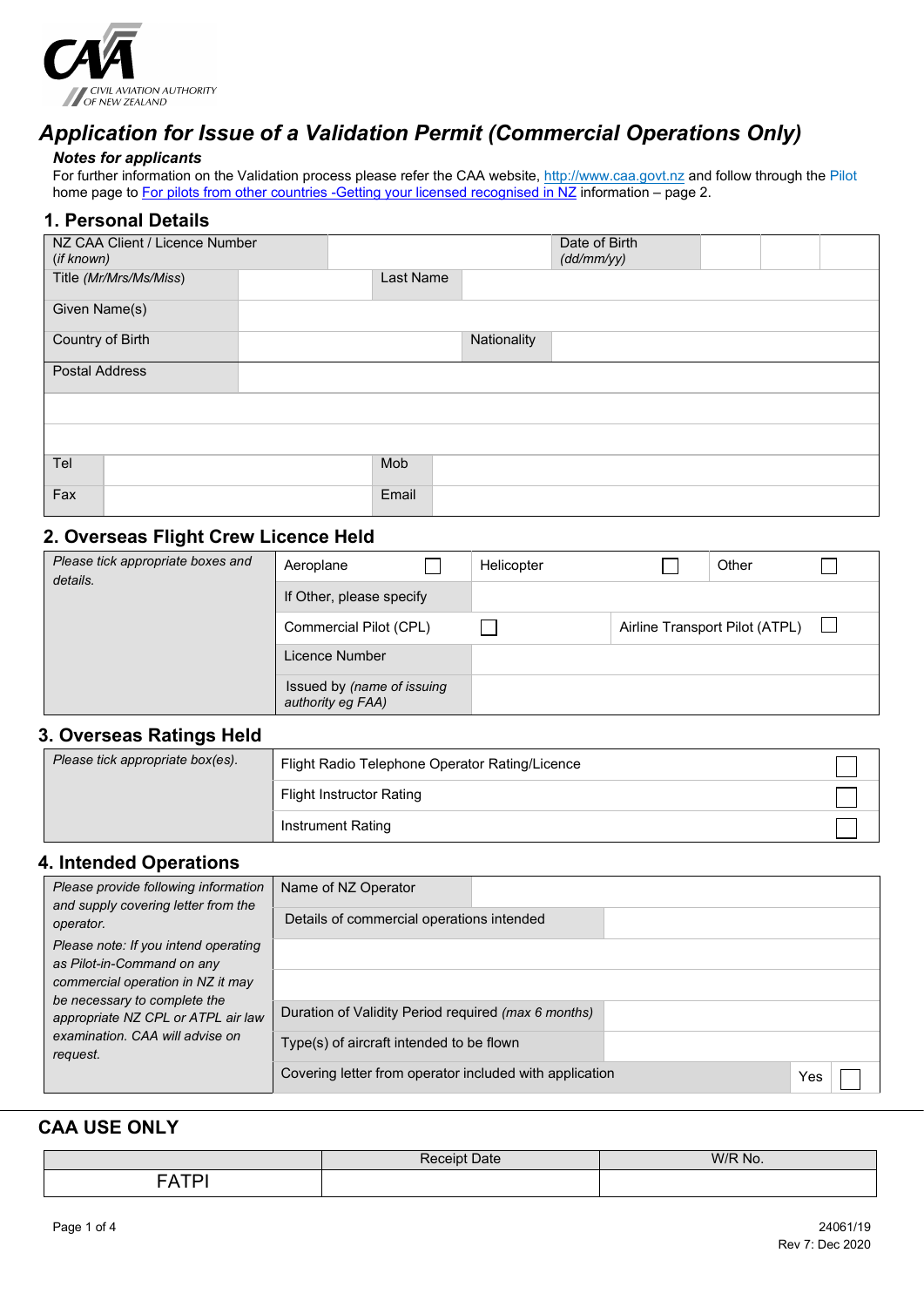## **5. Declaration**

| The provision of false information or<br>failure to disclose information<br>relevant to the grant or holding of<br>an aviation document constitutes an<br>offence under Section 49 of the<br>Civil Aviation Act 1990 and is<br>subject, in the case of an individual,<br>to imprisonment for a term not |                                                                                                                                                                                                                                                                                                                                                                              | I declare that to the best of my knowledge and belief the statements made and the<br>information supplied in this application and the attachments are complete and correct.    |             |  |
|---------------------------------------------------------------------------------------------------------------------------------------------------------------------------------------------------------------------------------------------------------------------------------------------------------|------------------------------------------------------------------------------------------------------------------------------------------------------------------------------------------------------------------------------------------------------------------------------------------------------------------------------------------------------------------------------|--------------------------------------------------------------------------------------------------------------------------------------------------------------------------------|-------------|--|
|                                                                                                                                                                                                                                                                                                         | <b>Consent to Disclosure &amp; Collection</b><br>I authorise the collection by the Director of Civil Aviation or his delegate (hereinafter referred to<br>as "the Director") from, and the disclosure to the Director by, any person, organisation or<br>government department of any details of my knowledge & compliance with transport safety<br>regulatory requirements. |                                                                                                                                                                                |             |  |
| exceeding 12 months or to a fine<br>not exceeding \$10,000.                                                                                                                                                                                                                                             |                                                                                                                                                                                                                                                                                                                                                                              | l authorise the Director to use, and disclose, the information obtained about me for any purpose<br>under the Civil Aviation Act 1990, or other such purpose permitted by law. |             |  |
|                                                                                                                                                                                                                                                                                                         | <b>Applicant's</b><br><b>Signature</b>                                                                                                                                                                                                                                                                                                                                       |                                                                                                                                                                                | <b>Date</b> |  |

## **6. Applicant's Check List**

| Please ensure all<br>1.<br>documents are              | Copy of your current overseas licence                                                            |  |
|-------------------------------------------------------|--------------------------------------------------------------------------------------------------|--|
| 2.<br>enclosed. Applications                          | Copy of your current overseas medical certification                                              |  |
| which are incomplete or<br>3.<br>lacking any required | Completed Flight Experience Summary (see page 3)                                                 |  |
| documents will be<br>4.<br>returned.                  | Copy of NZ CPL or ATPL Air Law exam pass slip (where applicable)                                 |  |
| 5.                                                    | Evidence that you hold a current Instrument Rating (where applicable)                            |  |
| 6.                                                    | Evidence that you hold a current Flight Instructor Rating (where applicable)                     |  |
|                                                       | Evidence that type rating(s) are held on aircraft that you intend to fly in New Zealand          |  |
| 8.                                                    | Evidence of Terrain & Weather Awareness at PPL Level & Mountain Flying at CPL Level              |  |
| 9.                                                    | Evidence of ICAO English Language Proficiency requirements (at least level 4)                    |  |
|                                                       | 10. Details of intended operations and copy of operators cover letter included (refer Section 4) |  |
|                                                       | 11. Proof of Payment – For Fee(s)                                                                |  |
|                                                       | 12. Name completed at top of pages                                                               |  |

**Scan this form and email with a copy of your receipt to [lic.applications@caa.govt.nz](mailto:lic.applications@caa.govt.nz)**, or post to Civil Aviation Authority, PO Box 3555, Wellington 6140, New Zealand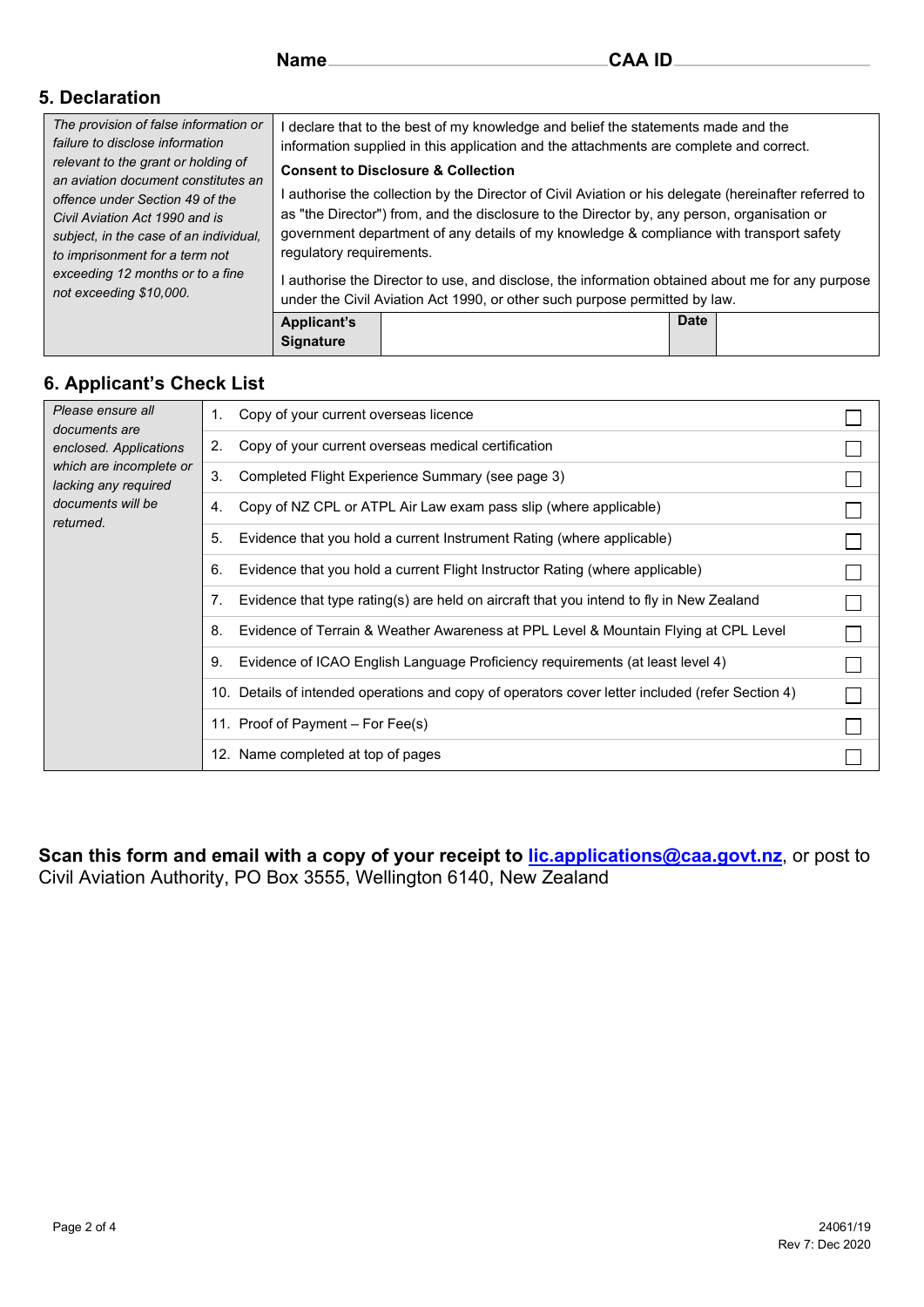| ıamı |  |
|------|--|
|------|--|

# **Flight Experience Summary - Please complete and return with Application Form**

|                                                        | Aeroplane | <b>Helicopter</b> |
|--------------------------------------------------------|-----------|-------------------|
| 1. Total Flight Time                                   |           |                   |
| 2. Total Pilot in Command                              |           |                   |
| 3. Total Night Flight Time                             |           |                   |
| 4. Night Pilot in Command                              |           |                   |
| 5. Total Multi-engine Flight Time                      |           |                   |
| 6. Multi-engine Pilot in Command                       |           |                   |
| 7. Total Instrument Time                               |           |                   |
| 8. Instrument Flight Time                              |           |                   |
| 9. Cross Country navigation                            |           |                   |
| 10. Cross Country Instruction                          |           |                   |
| 11. Total Flight Instruction                           |           |                   |
| 12. Night Flight Instruction                           |           |                   |
| 13. Spinning/aerobatic Flight<br>Instruction           |           |                   |
| 14. Multi-engine Instruction                           |           |                   |
| 15. Sling Load                                         |           |                   |
| 16. Terrain & Weather Awareness at<br><b>PPL Level</b> |           |                   |
| 17. Mountainous Terrain Operations                     |           |                   |
| 18. Agricultural Operations                            |           |                   |

| <b>Balloon Operations</b> |  |
|---------------------------|--|
|                           |  |

#### Other relevant flight experience